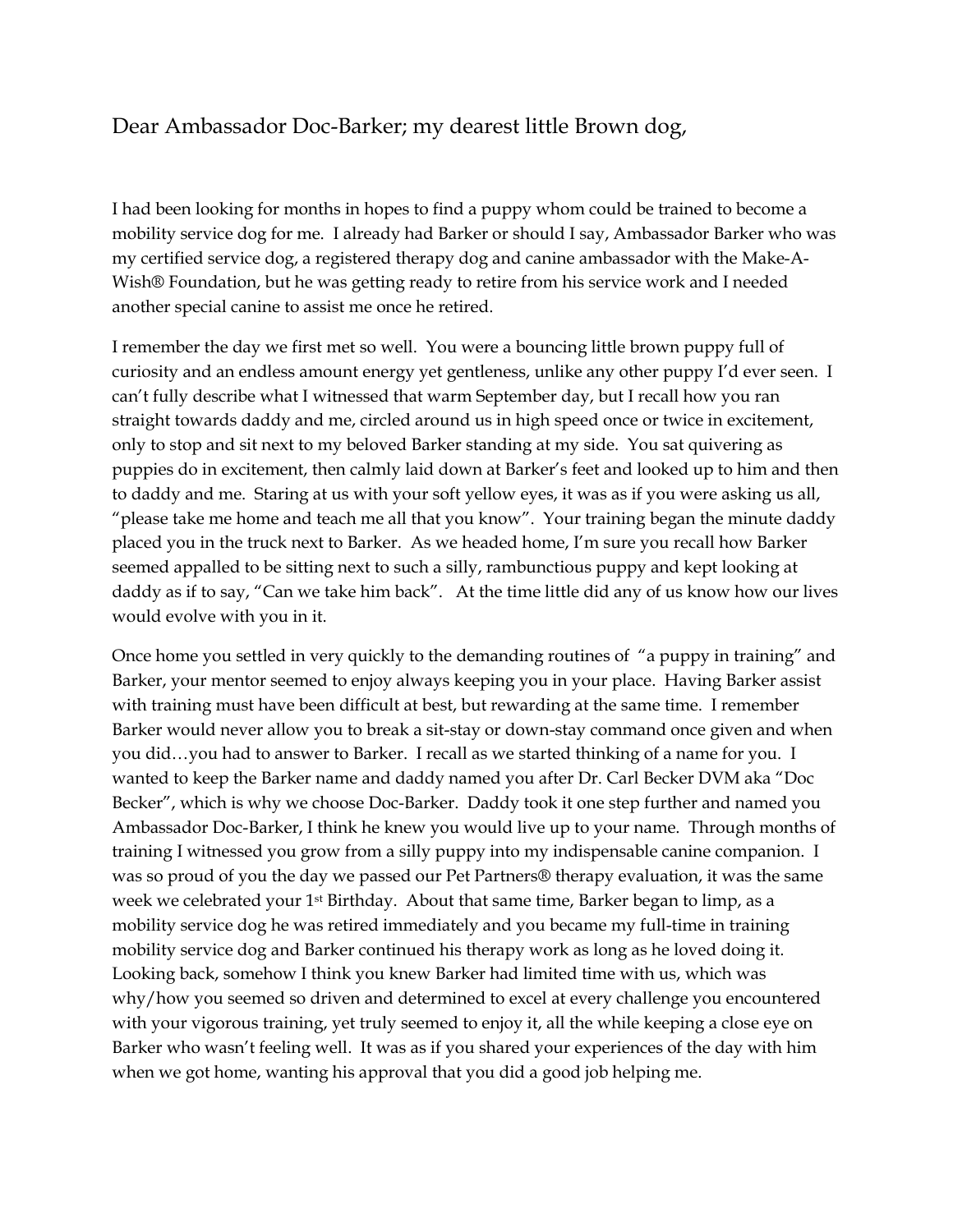The day you, daddy and I had to say goodbye to our beloved Barker was a very sad day for our family and a day I thought my world had ended. We had a house full of Make-A-Wish staff that came over to comfort and support us in time of grief, we sat talking for hours reflecting all the great work Barker did for the kids and the love and kindness he shared with the staff. I know you laid there listening to every word that was spoken thinking of how you were going to continue the great work Barker had started, it was as if you had made a plan of your own that night and knew what you had to do next. I recall you coming over to me after everyone had left, put your head on my lap and again looked up at me with your soft yellow eyes as if to say this time, "How can I help you mama?" I remember looking back at you and said, "Barker was my life and now you will be stepping into his paw prints". Little did I realize at the time how much I underestimated you, Doc-Barker.

You stepped up the plate, so to speak the very next week. Our local Make-A-Wish Chapter had invited us (Barker and I) to attend "Make-A-Wish Night" at Anaheim Stadium, the Home of Angel's Baseball. I wasn't going to go, but when I looked at you, your eyes told me different so I grabbed Barker's blue Make-A-Wish vest and said, "Let's make Barker proud", and off we went to the ball park. We were greeted and embraced by so many wish kids and their families, staff members and even an Angel's Baseball Representative whom all said how much they loved our Barker. You took it all in stride with over 38,000 people at the Ball Park and when the fireworks went off you held steady as if you were enjoying the beauty of all the colors. I knew that night you weren't just filling a vest, you were your own "kind of special" dog. I watched you time and time again perform some amazing things that to this day I could not describe. Somehow you not only learned from Barker, but you developed your own "kind of magic" through your therapy work, assisting me as a service dog every step along the way.

Without hesitation, during the next several weeks you and I continued the legacy Barker had started. We provided pet therapy and represented the Make-A-Wish Chapters in Southern California and Arizona, just as Barker and I had done before, but with a little something different. Your hard work and captivating personality was recognized in 2010 when you became a canine ambassador and one of the faces for *Wishes Forever*®, an Endowment Campaign through Make-A-Wish America. Over the next three-years you lead our leash to places I only dreamed of seeing and through your own kind of magic, doors were opened to unbelievable opportunities. We met the most amazing people along the way. With you by my side we visited many places and attended several events as special guests; United States Capital thanks to Congressman Calvert, Truck Convoy for Wishes, Gettysburg, PA., several Make-A-Wish® Fundraising Galas representing the Arizona Make-A-Wish® Chapter, Orange County And the Inland Empire Chapter and Southern Nevada Chapter, Huntington Beach 4th of July Parade, Make-A-Wish® America, Hollywood Christmas Parade and numerous Children's Hospitals nationwide, to cite a few. Through each and every endeavor you always knew what to do and if someone needed a little extra kindness, you were there to deliver whether at a formal gala, meeting a wish family in a private room at a hospital or visiting with service men and women at the USO.